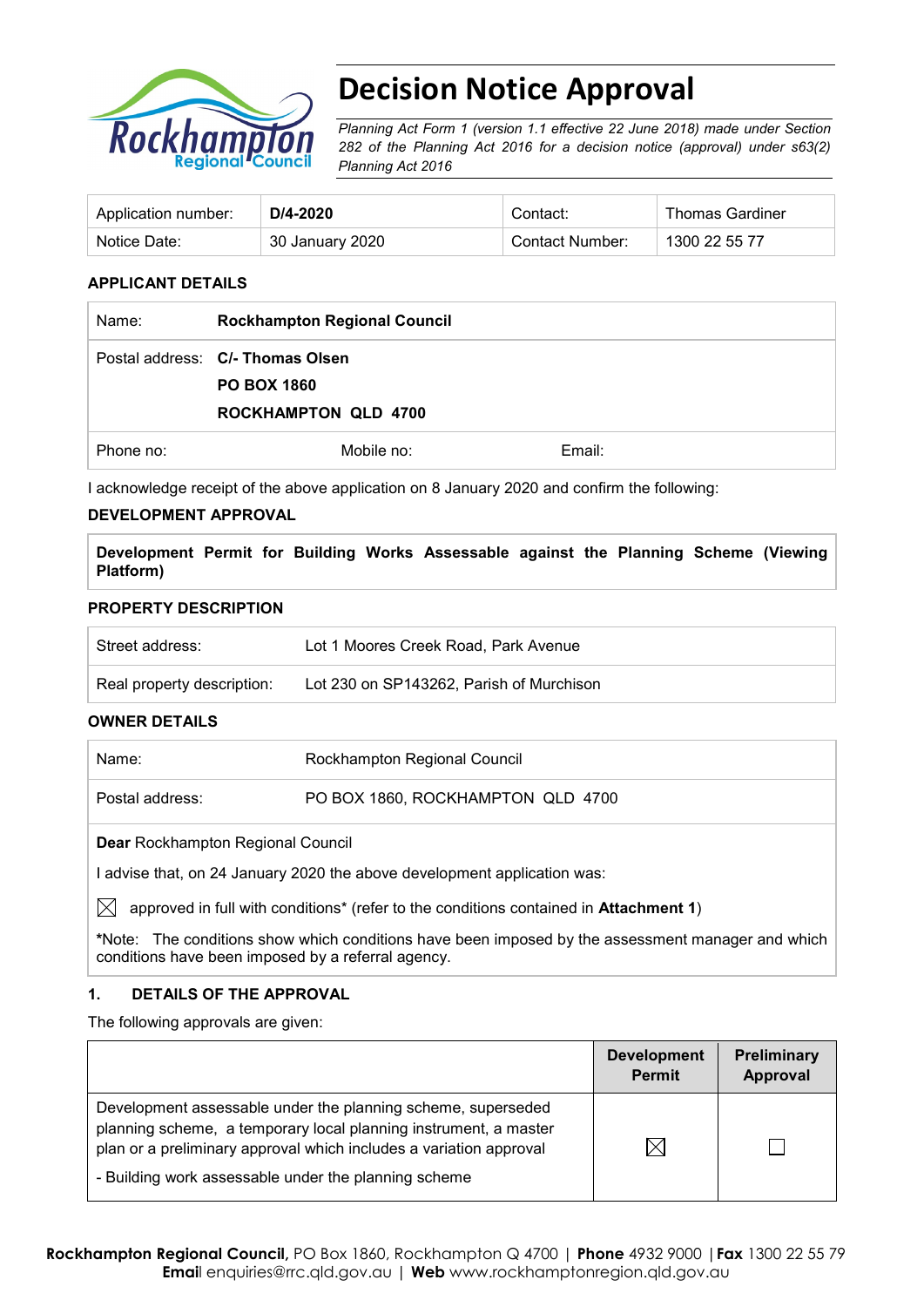#### **2. CONDITIONS**

This approval is subject to the conditions in Attachment 1.

#### **3. FURTHER DEVELOPMENT PERMITS REQUIRED**

Please be advised that the following development permits are required to be obtained before the development can be carried out:

| Type of development permit required | Subject of the required development permit |  |
|-------------------------------------|--------------------------------------------|--|
| Building Works                      |                                            |  |
| <b>REFERRAL AGENCIES</b><br>4.      | <b>NIL</b>                                 |  |

#### **5. THE APPROVED PLANS**

#### **The approved development must be completed and maintained generally in accordance with the approved drawings and documents:**

| Plan/Document Name                   | Plan/Document Reference    | Dated           |
|--------------------------------------|----------------------------|-----------------|
| Site Plan, Drawing List and 3D Views | A-10-01, Revision 2        | 9 December 2019 |
| Plan - Part 1                        | A-10-02, Revision 2        | 9 December 2019 |
| Deck Plans, Section and Elevations   | A-10-05, Revision 2        | 9 December 2019 |
| Detailed Design                      | 18-003115, 000, Revision A | 9 December 2019 |
| <b>General Notes and Details</b>     | 18-003115, 001, Revision A | 9 December 2019 |
| <b>Existing Site Plan</b>            | 18-003115, 002, Revision A | 9 December 2019 |
| Proposed Site Plan                   | 18-003115, 003, Revision A | 9 December 2019 |
| Civil Works Plan 1 of 3              | 18-003115, 004, Revision A | 9 December 2019 |
| Civil Works Plan 2 of 3              | 18-003115, 005, Revision A | 9 December 2019 |
| Civil Works Plan 3 of 3              | 18-003115, 006, Revision A | 9 December 2019 |

#### **6. CURRENCY PERIOD FOR THE APPROVAL (s.85 of the** *Planning Act***)**

The standard currency periods stated in section 85 of *Planning Act 2016* apply to each aspect of development in this approval, if not stated in the conditions of approval attached.

#### **7. STATEMENT OF REASONS**

| Description of the<br>development | The proposed development is for Building Works Assessable against the<br>Planning Scheme (viewing platform)                                                                                                                                                                                                                                                     |  |
|-----------------------------------|-----------------------------------------------------------------------------------------------------------------------------------------------------------------------------------------------------------------------------------------------------------------------------------------------------------------------------------------------------------------|--|
| <b>Reasons for Decision</b>       | The proposed structure is compatible with the level of risk associated<br>a)<br>with the flood hazard and will not increase the known flood risk on the<br>site:                                                                                                                                                                                                |  |
|                                   | The proposed use does not compromise the strategic framework in the<br>b)<br>Rockhampton Region Planning Scheme 2015;                                                                                                                                                                                                                                           |  |
|                                   | Assessment of the development against the relevant zone purpose,<br>C)<br>planning scheme codes and planning scheme policies demonstrates<br>that the proposed development will not cause significant adverse<br>impacts on the surrounding natural environment, built environment and<br>infrastructure, community facilities, or local character and amenity; |  |
|                                   | The proposed development does not compromise the relevant State<br>d)<br>Planning Policy; and                                                                                                                                                                                                                                                                   |  |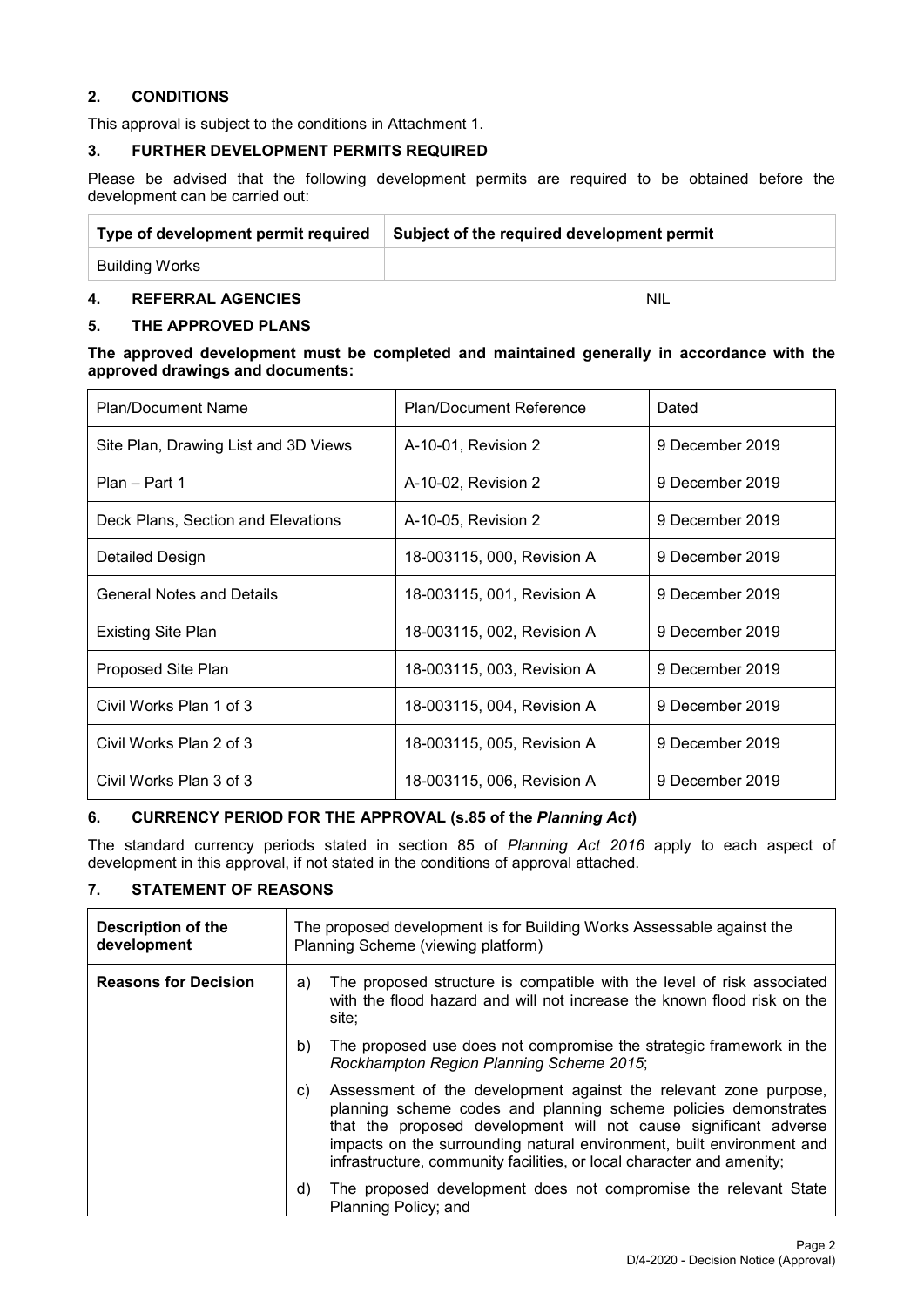|                                                    | On balance, the application should be approved because the<br>e)<br>circumstances favour Council exercising its discretion to approve the<br>application even though the development does not comply with an<br>aspect of the assessment benchmarks. |                                                                                                                                                                                                                                                                                                                                                                                                                             |  |  |
|----------------------------------------------------|------------------------------------------------------------------------------------------------------------------------------------------------------------------------------------------------------------------------------------------------------|-----------------------------------------------------------------------------------------------------------------------------------------------------------------------------------------------------------------------------------------------------------------------------------------------------------------------------------------------------------------------------------------------------------------------------|--|--|
| Assessment<br><b>Benchmarks</b>                    | The proposed development was assessed against the following assessment<br>benchmarks:<br>Flood Hazard Overlay Code.                                                                                                                                  |                                                                                                                                                                                                                                                                                                                                                                                                                             |  |  |
| <b>Compliance with</b><br>assessment<br>benchmarks | The development was assessed against all of the assessment benchmarks<br>listed above and complies with all of these with the exception listed below.                                                                                                |                                                                                                                                                                                                                                                                                                                                                                                                                             |  |  |
|                                                    | <b>Assessment</b><br><b>Benchmark</b>                                                                                                                                                                                                                | Reasons for the approval despite non-<br>compliance with benchmark                                                                                                                                                                                                                                                                                                                                                          |  |  |
|                                                    | Flood Hazard Overlay<br>Code                                                                                                                                                                                                                         | The new structure will be positioned in the Creek<br>Catchment Flood Overlay (Planning Area 1).                                                                                                                                                                                                                                                                                                                             |  |  |
|                                                    |                                                                                                                                                                                                                                                      | The construction of the viewing platform will not<br>increase risk to people and property as a<br>consequence of the development. The creek<br>catchment flooding in this area is very localised<br>due to the presence of the existing waterfall.<br>During a storm event the velocity in this area is<br>very minimal and the proposed platform will not<br>increase flow volumes on the site or the<br>surrounding area. |  |  |
|                                                    |                                                                                                                                                                                                                                                      | The proposal is considered to be compatible with<br>the level of risk associated with the flood hazard<br>and its design is appropriate for the site and is not<br>expected to increase the known flood risk on the<br>site.                                                                                                                                                                                                |  |  |
| <b>Matters prescribed by</b>                       | (i) The State Planning Policy - Part $E_i$                                                                                                                                                                                                           |                                                                                                                                                                                                                                                                                                                                                                                                                             |  |  |
| regulation                                         | The Central Queensland Regional Plan;<br>(ii)                                                                                                                                                                                                        |                                                                                                                                                                                                                                                                                                                                                                                                                             |  |  |
|                                                    | (iii)                                                                                                                                                                                                                                                | The Rockhampton Region Planning Scheme 2015;                                                                                                                                                                                                                                                                                                                                                                                |  |  |
|                                                    | (iv) The common material, being the material submitted with the application.                                                                                                                                                                         |                                                                                                                                                                                                                                                                                                                                                                                                                             |  |  |

## **8. APPEAL RIGHTS**

The rights of an applicant to appeal to a tribunal or the Planning and Environment Court against a decision about a development application are set out in chapter 6, part 1 of the *Planning Act 2016*. There may also be a right to make an application for a declaration by a tribunal (see chapter 6, part 2 of the *Planning Act 2016).*

#### *Appeal by an applicant*

An applicant for a development application may appeal to the Planning and Environment Court against the following:

- the refusal of all or part of the development application
- a provision of the development approval
- the decision to give a preliminary approval when a development permit was applied for
- a deemed refusal of the development application.

An applicant may also have a right to appeal to the Development tribunal. For more information, see schedule 1 of the *Planning Act 2016*.

The timeframes for starting an appeal in the Planning and Environment Court are set out in section 229 of the *Planning Act 2016*.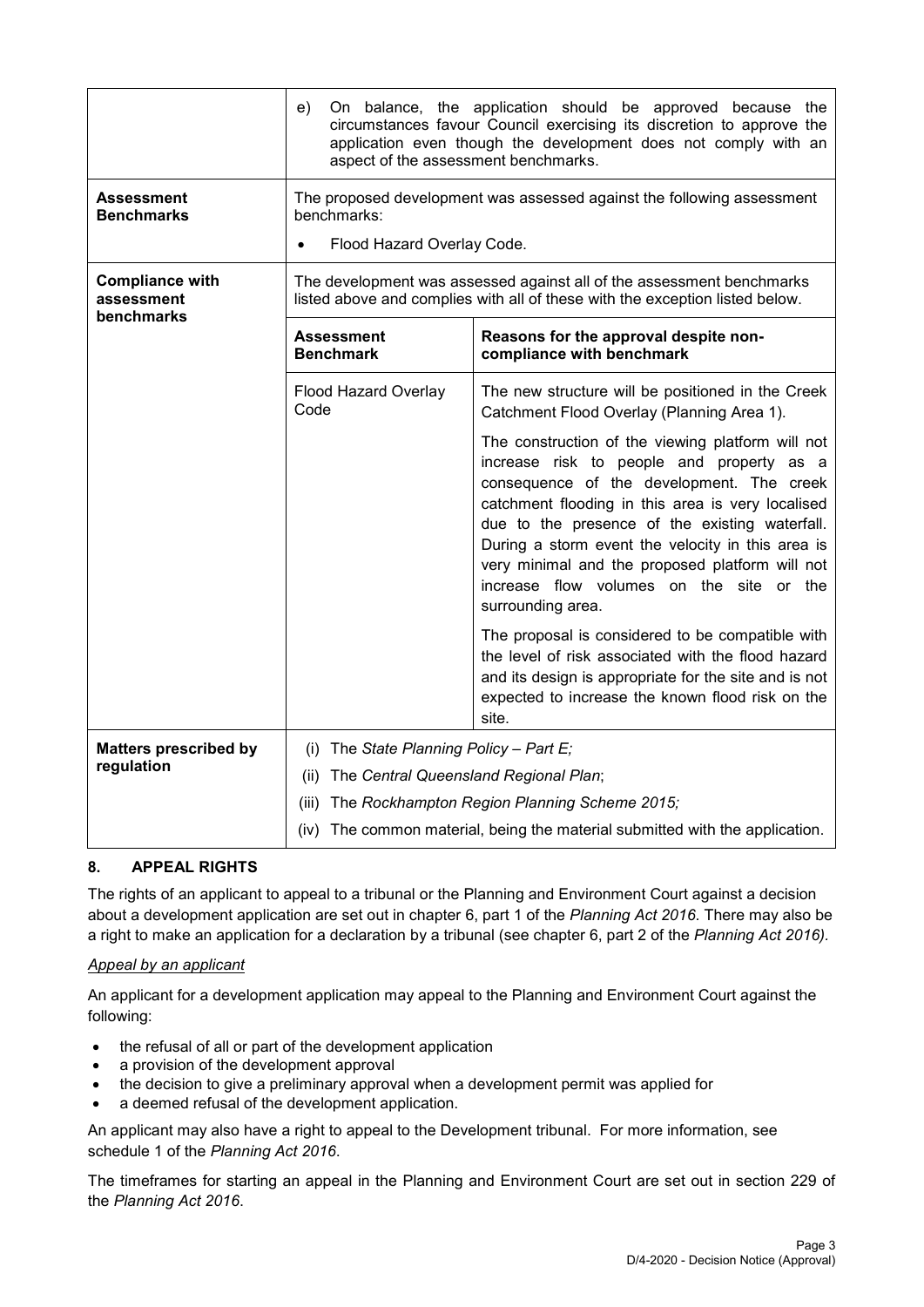**Attachment 2** is an extract from the *Planning Act 2016* that sets out the applicant's appeal rights and the appeal rights of a submitter.

### **9. WHEN THE DEVELOPMENT APPROVAL TAKES EFFECT**

This development approval takes effect:

- From the time the decision notice is given – if there is no submitter and the applicant does not appeal the decision to the court.

Or

When the submitter's appeal period ends  $-$  if there is a submitter and the applicant does not appeal the decision to the court.

Or

- Subject to the decision of the court, when the appeal is finally decided – if an appeal is made to the court.

#### **10. ASSESSMENT MANAGER**

| Name: | Tarnya Fitzgibbon<br><b>COORDINATOR</b> | Signature: | Date: | 30 January 2020 |
|-------|-----------------------------------------|------------|-------|-----------------|
|       | DEVELOPMENT ASSESSMENT                  |            |       |                 |

#### **Attachment 1 – Conditions of the approval**

*Part 1* **–** *Conditions imposed by the assessment manager [Note: where a condition is imposed about infrastructure under Chapter 4 of the Planning Act 2016, the relevant provision of the Act under which this condition was imposed must be specified.]*

#### **Attachment 2—Extract on appeal rights**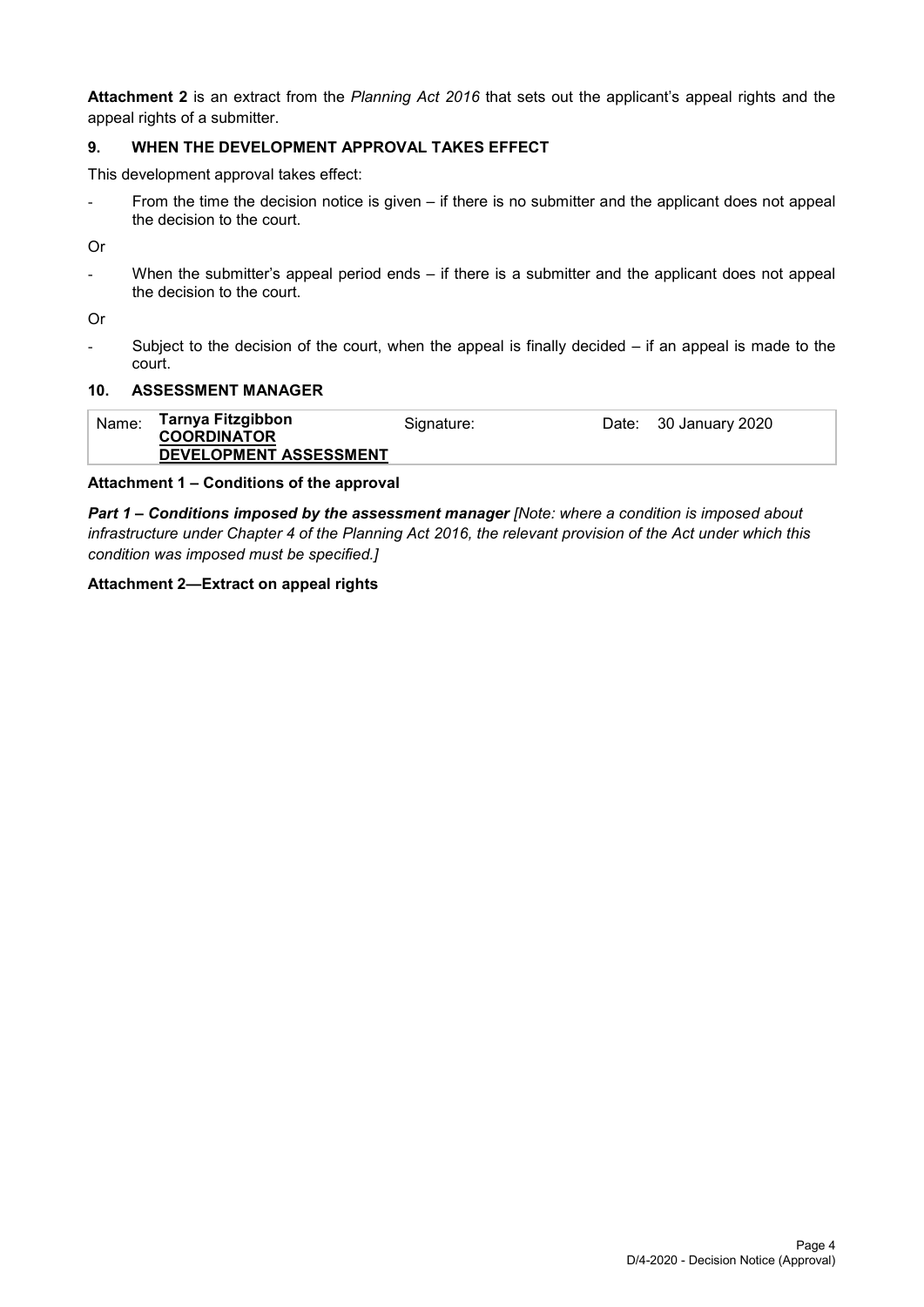

## **Attachment 1 – Part 1 Rockhampton Regional Council Conditions**

*Planning Act 2016*

- 1.0 ADMINISTRATION
- 1.1 The Developer and their employee, agent, contractor or invitee is responsible for ensuring compliance with the conditions of this development approval.
- 1.2 Where these Conditions refer to "Council" in relation to requiring Council to approve or to be satisfied as to any matter, or conferring on the Council a function, power or discretion, that role may be fulfilled in whole or in part by a delegate appointed for that purpose by the Council.
- 1.3 All conditions, works, or requirements of this development approval must be undertaken and completed:
	- 1.3.1 to Council's satisfaction;
	- 1.3.2 at no cost to Council; and
	- 1.3.3 prior to the commencement of the use,

unless otherwise stated.

- 1.4 The following further Development Permits must be obtained prior to the commencement of any works associated with their purposes:
	- 1.4.1 Building Works.
- 1.5 All works must be designed, constructed and maintained in accordance with the relevant Council policies, guidelines and standards, unless otherwise stated.
- 1.6 All engineering drawings/specifications, design and construction works must be in accordance with the requirements of the relevant *Australian Standards* and must be approved, supervised and certified by a Registered Professional Engineer of Queensland.
- 2.0 APPROVED PLANS AND DOCUMENTS
- 2.1 The approved development must be completed and maintained generally in accordance with the approved plans and documents, except where amended by any condition of this development approval:

| <b>Plan/Document Name</b>                      | <b>Plan/Document Reference</b> | Dated           |
|------------------------------------------------|--------------------------------|-----------------|
| Site Plan, Drawing List and 3D<br><b>Views</b> | A-10-01, Revision 2            | 9 December 2019 |
| Plan - Part 1                                  | A-10-02, Revision 2            | 9 December 2019 |
| Deck Plans, Section and Elevations             | A-10-05, Revision 2            | 9 December 2019 |
| Detailed Design                                | 18-003115, 000, Revision A     | 9 December 2019 |
| <b>General Notes and Details</b>               | 18-003115, 001, Revision A     | 9 December 2019 |
| <b>Existing Site Plan</b>                      | 18-003115, 002, Revision A     | 9 December 2019 |
| <b>Proposed Site Plan</b>                      | 18-003115, 003, Revision A     | 9 December 2019 |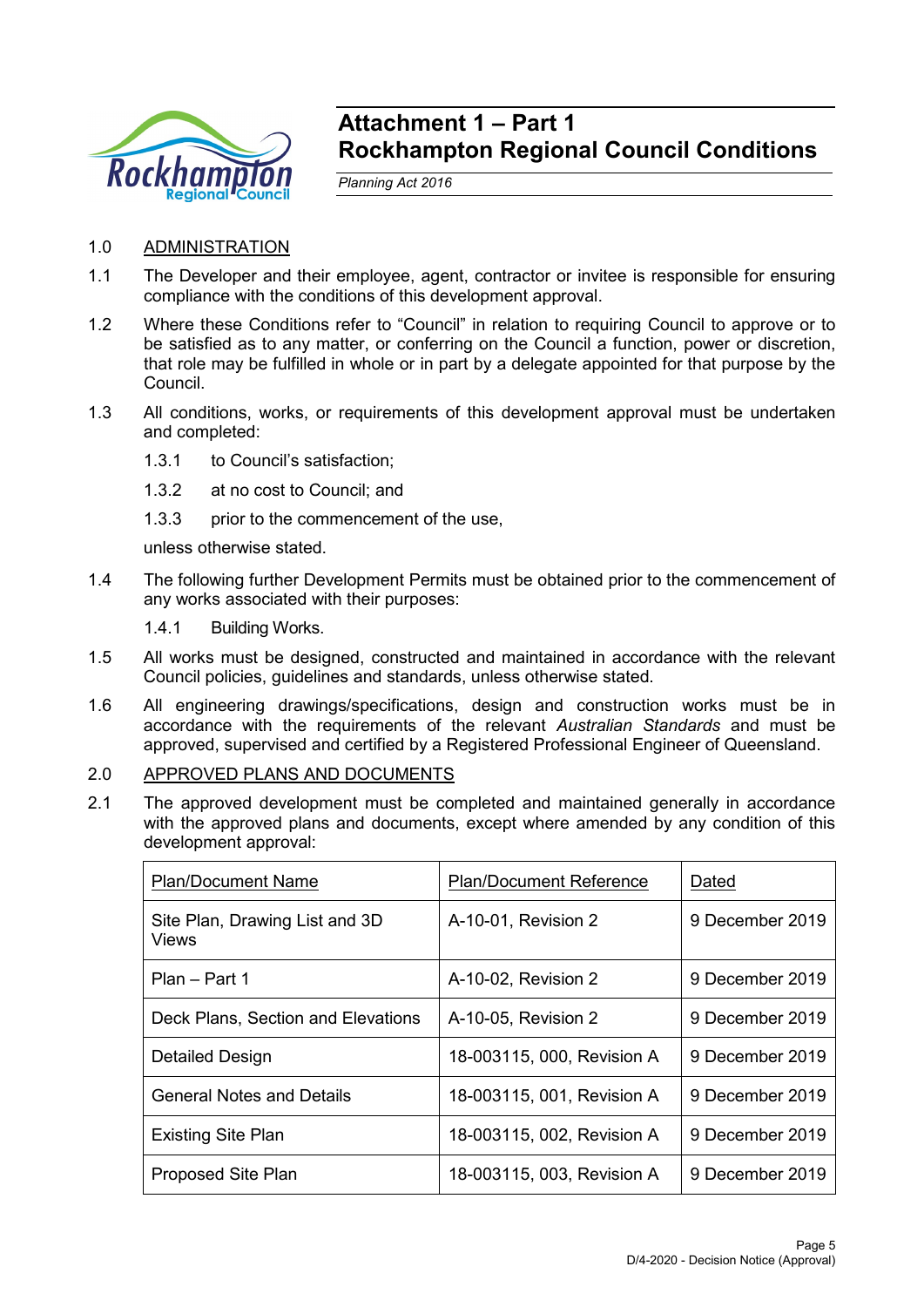| <b>Plan/Document Name</b> | <b>Plan/Document Reference</b> | Dated           |
|---------------------------|--------------------------------|-----------------|
| Civil Works Plan 1 of 3   | 18-003115, 004, Revision A     | 9 December 2019 |
| Civil Works Plan 2 of 3   | 18-003115, 005, Revision A     | 9 December 2019 |
| Civil Works Plan 3 of 3   | 18-003115, 006, Revision A     | 9 December 2019 |

2.2 Where there is any conflict between the conditions of this development approval and the details shown on the approved plans and documents, the conditions of this development approval must prevail.

## 3.0 STORMWATER WORKS

3.1 All stormwater must drain to a demonstrated lawful point of discharge and must not adversely affect surrounding land or infrastructure in comparison to the pre-development conditions, including but not limited to blocking, altering or diverting existing stormwater runoff patterns or having the potential to cause damage to other infrastructure.

## 4.0 SITE WORKS

4.1 Site works must be constructed such that they do not, at any time, in any way restrict, impair or change the natural flow of runoff water, or cause a nuisance or worsening to surrounding land or infrastructure.

## 5.0 BUILDING WORKS

5.1 A Development Permit for Building Works must be obtained for the proposed structure on the development site.

#### 6.0 ASSET MANAGEMENT

6.1 Any damage to existing stormwater, water supply and sewerage infrastructure, kerb and channel, pathway or roadway (including removal of concrete slurry from public land and Council infrastructure), that occurs while any works are being carried out in association with this development approval must be repaired at full cost to the developer. This includes the reinstatement of any existing traffic signs or pavement markings that may have been removed or damaged.

## ADVISORY NOTES

## NOTE 1. Aboriginal Cultural Heritage

It is advised that under section 23 of the *Aboriginal Cultural Heritage Act 2003*, a person who carries out an activity must take all reasonable and practicable measures to ensure the activity does not harm Aboriginal cultural heritage (the "cultural heritage duty of care"). Maximum penalties for breaching the duty of care are listed in the Aboriginal cultural heritage legislation. The information on Aboriginal cultural heritage is available on the Department of Aboriginal and Torres Strait Islander and Partnerships website [www.datsip.qld.gov.au.](http://www.datsip.qld.gov.au/)

## NOTE 2. Asbestos Removal

Any demolition and/or removal works involving asbestos materials must be undertaken in accordance with the requirements of the *Work Health and Safety Act 2011* and *Public Health Act 2005*.

## NOTE 3. General Environmental Duty

General environmental duty under the *Environmental Protection Act 1994* prohibits unlawful environmental nuisance caused by noise, aerosols, particles, dust, ash, fumes, light, odour or smoke beyond the boundaries of the development site during all stages of the development including earthworks, construction and operation.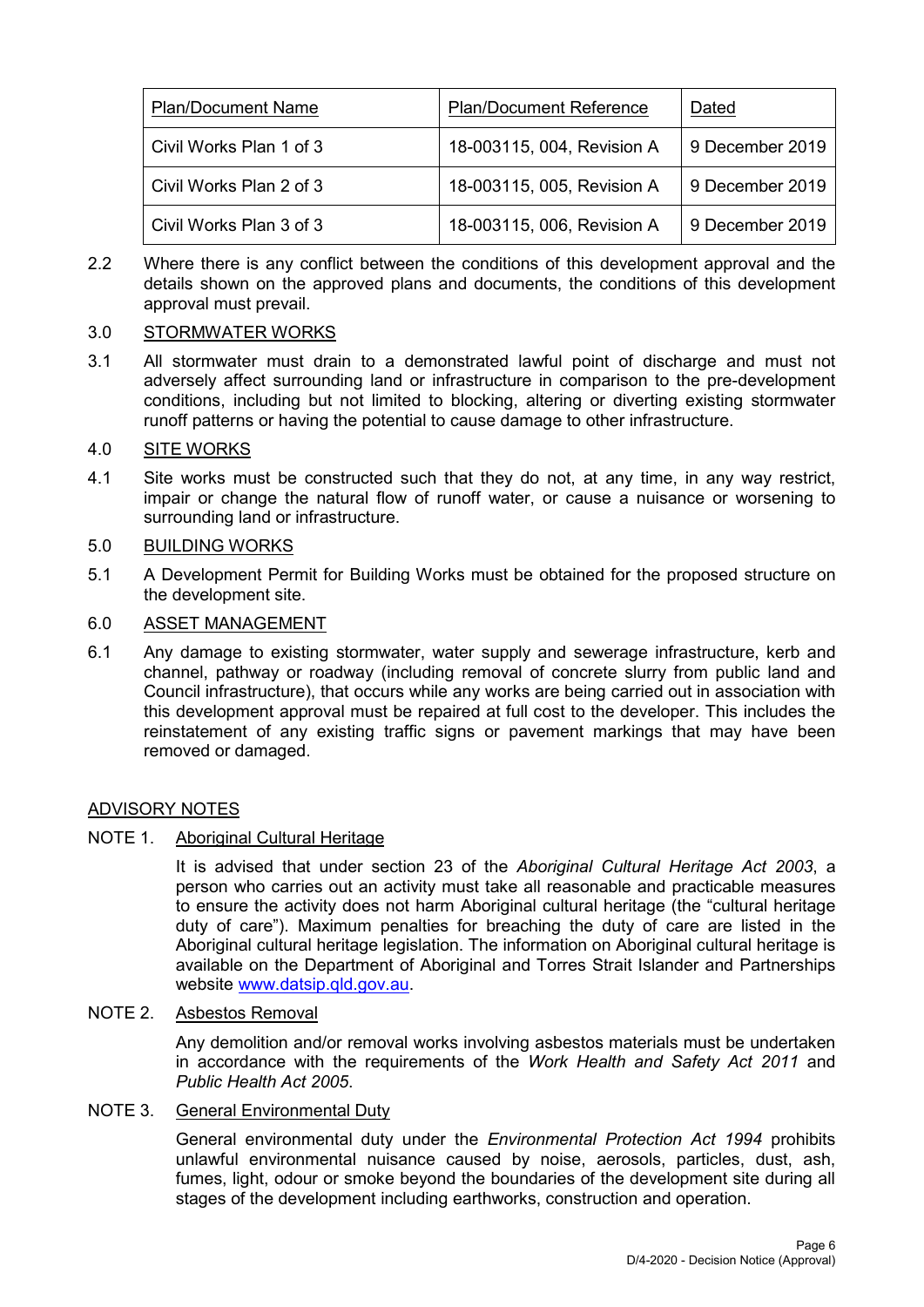## NOTE 4. General Safety Of Public During Construction

The *Work Health and Safety Act 2011* and *Manual of Uniform Traffic Control Devices* must be complied with in carrying out any construction works, and to ensure safe traffic control and safe public access in respect of works being constructed on a road.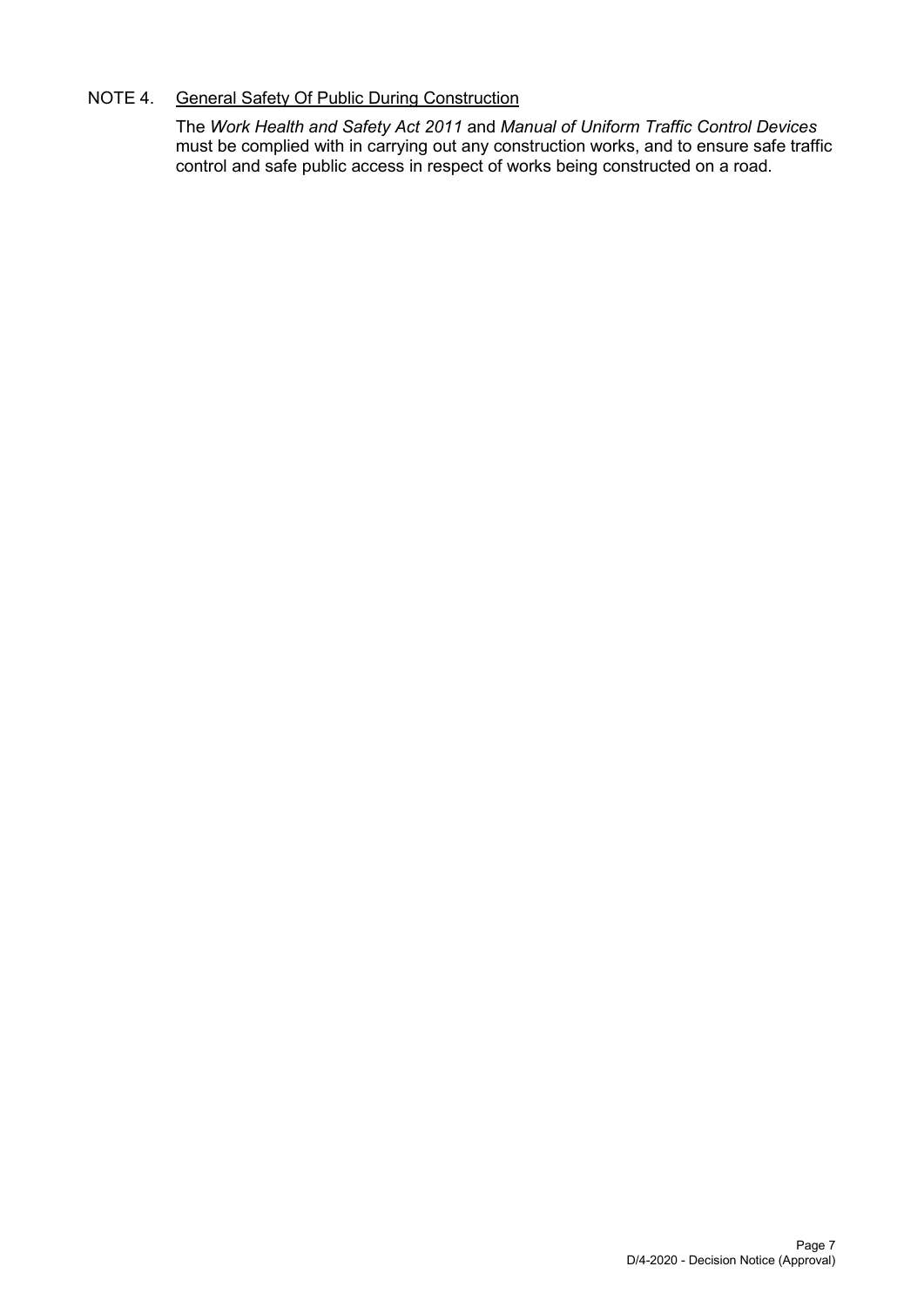

# **Attachment 2 - Appeal Rights**

*PLANNING ACT 2016*

The following is an extract from the *Planning Act 2016 (Chapter 6)*

#### *Appeal rights*

#### *229 Appeals to tribunal or P&E Court*

- (1) Schedule 1 states—
	- (a) matters that may be appealed to— (i)either a tribunal or the P&E Court; or (ii)only a tribunal; or (iii)only the P&E Court; and
	- (b) the person—

(i)who may appeal a matter (the **appellant**); and (ii)who is a respondent in an appeal of the matter; and (iii)who is a co-respondent in an appeal of the matter; and

- (iv)who may elect to be a co-respondent in an appeal of the matter.
- (2) An appellant may start an appeal within the appeal period.
- (3) The **appeal period** is—
	- (a) for an appeal by a building advisory agency—10 business days after a decision notice for the decision is given to the agency or
	- (b) for an appeal against a deemed refusal—at any time after the deemed refusal happens; or
	- (c) for an appeal against a decision of the Minister, under chapter 7, part 4, to register premises or to renew the registration of premises—20 business days after a notice is published under section 269(3)(a) or (4); or
	- (d) for an appeal against an infrastructure charges notice— 20 business days after the infrastructure charges notice is given to the person; or
	- (e) for an appeal about a deemed approval of a development application for which a decision notice has not been given—30 business days after the applicant gives the deemed approval notice to the assessment manager; or
	- (f) for any other appeal—20 business days after a notice of the decision for the matter, including an enforcement notice, is given to the person.

#### Note—

See the P&E Court Act for the court's power to extend the appeal period.

- (4) Each respondent and co-respondent for an appeal may be heard in the appeal.
- (5) If an appeal is only about a referral agency's response, the assessment manager may apply to the tribunal or P&E Court to withdraw from the appeal.
- (6) To remove any doubt, it is declared that an appeal against an infrastructure charges notice must not be about—
	- (a) the adopted charge itself; or
	- (b) for a decision about an offset or refund—
		- (i) the establishment cost of trunk infrastructure identified in a LGIP; or
		- (ii) the cost of infrastructure decided using the method

included in the local government's charges resolution.

- **230 Notice of appeal**
- (1) An appellant starts an appeal by lodging, with the registrar of the tribunal or P&E Court, a notice of appeal that—
	- (a) is in the approved form; and
	- (b) succinctly states the grounds of the appeal.
- (2) The notice of appeal must be accompanied by the required fee.
- (3) The appellant or, for an appeal to a tribunal, the registrar must, within the service period, give a copy of the notice of appeal to—
- (a) the respondent for the appeal; and
- (b) each co-respondent for the appeal; and
- (c) for an appeal about a development application under schedule 1, table 1, item 1—each principal submitter for the development application; and
- (d) for an appeal about a change application under schedule 1, table 1, item 2—each principal submitter for the change application; and
- (e) each person who may elect to become a co-respondent for the appeal, other than an eligible submitter who is not a principal submitter in an appeal under paragraph (c) or (d); and
- (f) for an appeal to the P&E Court—the chief executive; and
- (g) for an appeal to a tribunal under another Act—any other person who the registrar considers appropriate.
- (4) The **service period** is—
	- (a) if a submitter or advice agency started the appeal in the P&E Court—2 business days after the appeal is started; or
	- (b) otherwise—10 business days after the appeal is started.
- (5) A notice of appeal given to a person who may elect to be a co-respondent must state the effect of subsection
- (6) A person elects to be a co-respondent by filing a notice of election, in the approved form, within 10 business days after the notice of appeal is given to the person*.*
- **231 Other appeals**
- (1) Subject to this chapter, schedule 1 and the P&E Court Act, unless the Supreme Court decides a decision or other matter under this Act is affected by jurisdictional error, the decision or matter is non-appealable.
- (2) The Judicial Review Act 1991, part 5 applies to the decision or matter to the extent it is affected by jurisdictional error.
- (3) A person who, but for subsection (1) could have made an application under the Judicial Review Act 1991 in relation to the decision or matter, may apply under part 4 of that Act for a statement of reasons in relation to the decision or matter.
- (4) In this section— **decision** includes—
	- (a) conduct engaged in for the purpose of making a decision; and
	- (b) other conduct that relates to the making of a decision; and
	- (c) the making of a decision or the failure to make a decision; and
	- (d) a purported decision; and
	- (e) a deemed refusal.

**non-appealable**, for a decision or matter, means the decision or matter—

- (a) is final and conclusive; and
- (b) may not be challenged, appealed against, reviewed, quashed, set aside or called into question in any other way under the Judicial Review Act 1991 or otherwise, whether by the Supreme Court, another court, a tribunal or another entity; and
- (c) is not subject to any declaratory, injunctive or other order of the Supreme Court, another court, a tribunal or another entity on any ground.

#### **232 Rules of the P&E Court**

- (1) A person who is appealing to the P&E Court must comply with the rules of the court that apply to the appeal.
- (2) However, the P&E Court may hear and decide an appeal even if the person has not complied with rules of the P&E Court.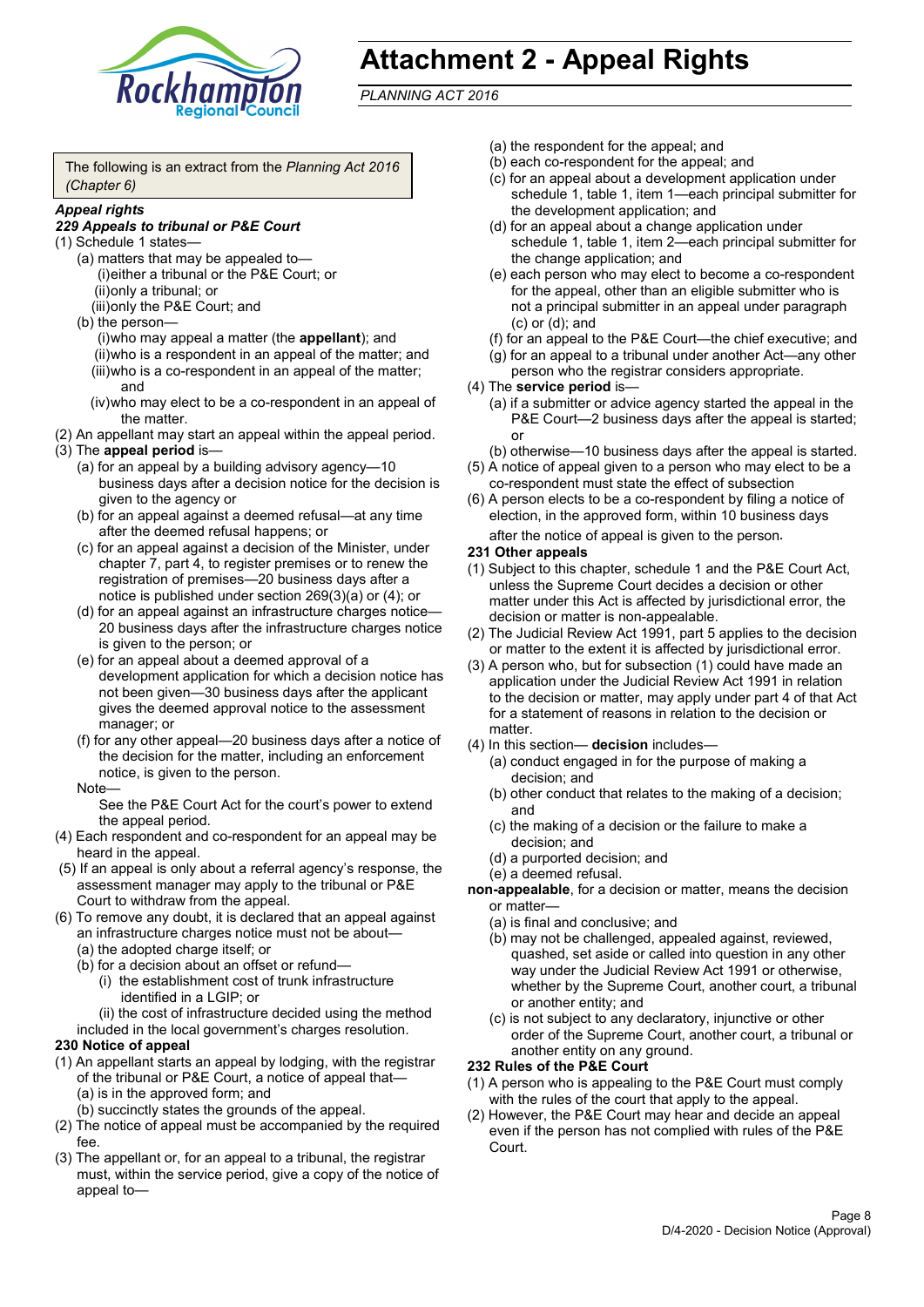

## **Appeal Rights**

*PLANNING ACT 2016*

## **Schedule 1**

#### **Appeals section 229 1 Appeal rights and parties to appeals**

- (1) Table 1 states the matters that may be appealed to—(a) the P&E court; or (b) a tribunal.
- (2) However, table 1 applies to a tribunal only if the matter involves—
	- (a) the refusal, or deemed refusal of a development application, for—
	- (i) a material change of use for a classified building; or
	- (ii) operational work associated with building work, a retaining wall, or a tennis court; or
	- (b) a provision of a development approval for—
	- (i) a material change of use for a classified building; or
- (ii) operational work associated with building work, a retaining wall, or a tennis court; or
	- (c) if a development permit was applied for—the decision to give a preliminary approval for—
		- (i) a material change of use for a classified building; or
		- (ii) operational work associated with building work, a retaining wall, or a tennis court; or
	- (d) a development condition if—
		- (i) the development approval is only for a material change of use that involves the use of a building classified under the Building Code as a class 2 building; and
		- (ii) the building is, or is proposed to be, not more than 3 storeys; and
		- (iii) the proposed development is for not more than 60 sole-occupancy units; or
	- (e) a decision for, or a deemed refusal of, an extension application for a development approval that is only for a material change of use of a classified building; or
	- (f) a decision for, or a deemed refusal of, a change application for a development approval that is only for a material change of use of a classified building; or
	- (g) a matter under this Act, to the extent the matter relates to—
		- (i) the Building Act, other than a matter under that Act that may or must be decided by the Queensland Building and Construction Commission; or
		- (ii) the Plumbing and Drainage Act, part 4 or 5; or
	- (h) a decision to give an enforcement notice in relation to a matter under paragraphs (a) to (g); or
	- (i) a decision to give an infrastructure charges notice; or
	- (j) the refusal, or deemed refusal, of a conversion application; or
	- (k) a matter that, under another Act, may be appealed to the tribunal; or
	- (l) a matter prescribed by regulation.
- (3) Also, table 1 does not apply to a tribunal if the matter

involves—

- (a) for a matter in subsection  $(2)(a)$  to  $(d)$ 
	- (i) a development approval for which the development application required impact assessment; and
	- (ii) a development approval in relation to which the assessment manager received a properly made submission for the development application; or
- (b) a provision of a development approval about the identification or inclusion, under a variation approval, of a matter for the development.
- (4) Table 2 states the matters that may be appealed only to the P&E Court.
- (5) Table 3 states the matters that may be appealed only to the tribunal.
- (6) In each table—
	- (a) column 1 states the appellant in the appeal; and
	- (b) column 2 states the respondent in the appeal; and
	- (c) column 3 states the co-respondent (if any) in the appeal; and
	- (d) column 4 states the co-respondents by election (if any) in the appeal.
- (7) If the chief executive receives a notice of appeal under section 230(3)(f), the chief executive may elect to be a corespondent in the appeal.

| Table 1<br>Appeals to the P&E Court and, for certain matters, to a tribunal                                                                                                                                                                                                                                                                    |                           |                                         |                                                       |  |
|------------------------------------------------------------------------------------------------------------------------------------------------------------------------------------------------------------------------------------------------------------------------------------------------------------------------------------------------|---------------------------|-----------------------------------------|-------------------------------------------------------|--|
| 1. Development applications<br>An appeal may be made against-<br>(a) the refusal of all or part of the development application; or<br>(b) the deemed refusal of the development application; or<br>(c) a provision of the development approval; or<br>(d) if a development permit was applied for—the decision to give a preliminary approval. |                           |                                         |                                                       |  |
| Column 3<br>Column 1<br>Column 2<br>Column 4<br>Respondent<br>Co-respondent by election<br>Appellant<br>Co-respondent<br>$(if$ any)<br>$(i$ f any)                                                                                                                                                                                             |                           |                                         |                                                       |  |
| The applicant                                                                                                                                                                                                                                                                                                                                  | The assessment<br>manager | If the appeal is about<br>a concurrence | 1 A concurrence agency that is<br>not a co-respondent |  |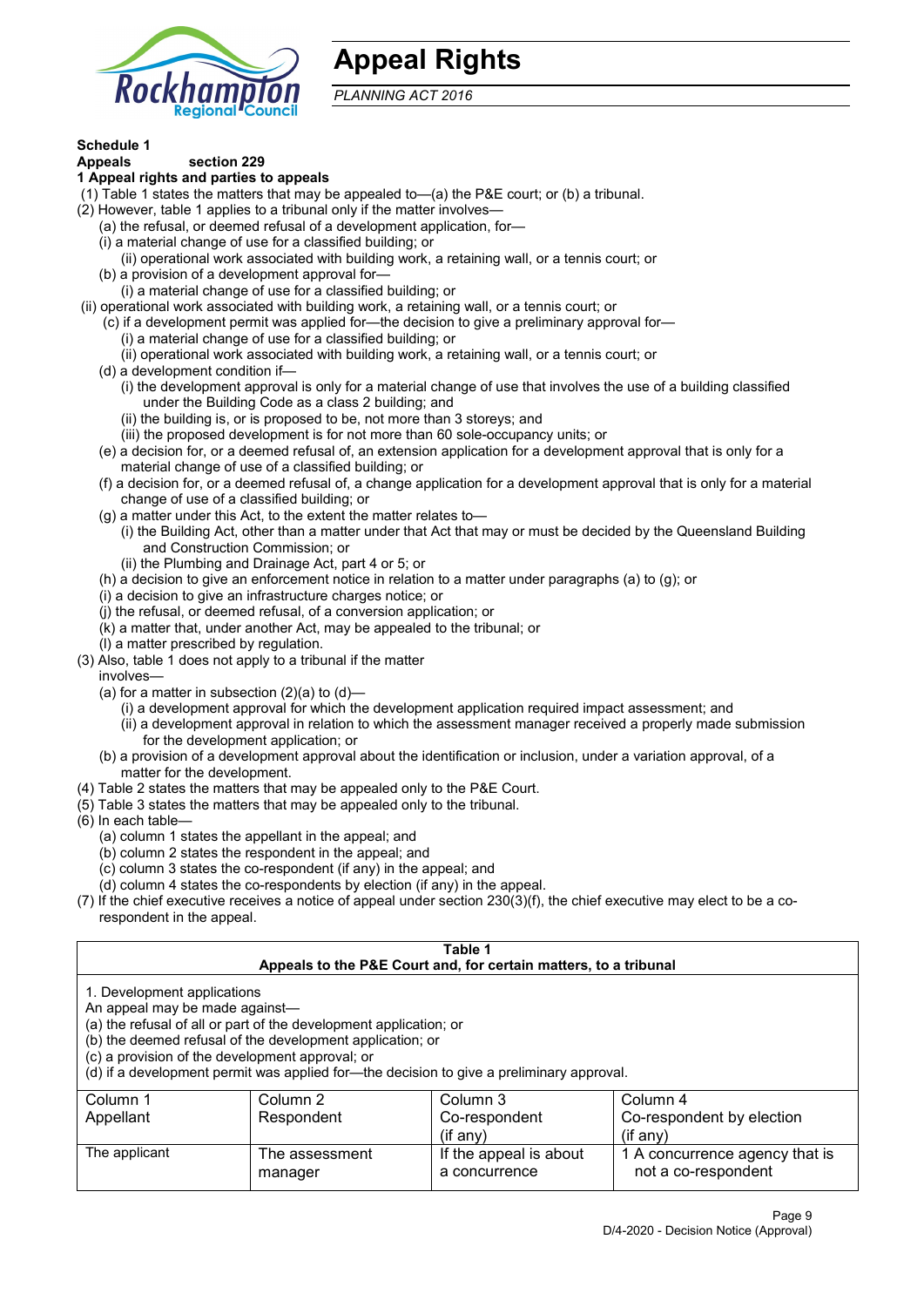| Table 1<br>Appeals to the P&E Court and, for certain matters, to a tribunal                                                                                                                           |                                   |                                                                 |                                                                                                                                                                                                                                                                                                                                                 |  |
|-------------------------------------------------------------------------------------------------------------------------------------------------------------------------------------------------------|-----------------------------------|-----------------------------------------------------------------|-------------------------------------------------------------------------------------------------------------------------------------------------------------------------------------------------------------------------------------------------------------------------------------------------------------------------------------------------|--|
|                                                                                                                                                                                                       |                                   | agency's referral<br>response-the<br>concurrence agency         | 2 If a chosen Assessment<br>manager is the respondent-<br>the prescribed assessment<br>manager<br>3 Any eligible advice agency for<br>the application<br>4 Any eligible submitter for the<br>application                                                                                                                                        |  |
| 2. Change applications<br>An appeal may be made against-<br>(b) a deemed refusal of a change application.                                                                                             |                                   |                                                                 | (a) a responsible entity's decision for a change application, other than a decision made by the P&E court; or                                                                                                                                                                                                                                   |  |
| Column 1<br>Appellant                                                                                                                                                                                 | Column <sub>2</sub><br>Respondent | Column 3<br>Co-respondent<br>(if any)                           | Column 4<br>Co-respondent by election<br>(if any)                                                                                                                                                                                                                                                                                               |  |
| 1 The applicant<br>2 If the responsible<br>entity is the<br>assessment<br>manager-an<br>affected entity that<br>gave a pre-request<br>notice or response<br>notice                                    | The responsible<br>entity         | If an affected entity<br>starts the appeal-the<br>applicant     | 1 A concurrence agency for the<br>development application<br>2 If a chosen assessment<br>manager is the respondent-<br>the prescribed assessment<br>manager<br>3 A private certifier for the<br>development application<br>4 Any eligible advice agency for<br>the change application<br>5 Any eligible submitter for the<br>change application |  |
| 3. Extension applications<br>An appeal may be made against-<br>(a) the assessment manager's decision about an extension application; or<br>(b) a deemed refusal of an extension application.          |                                   |                                                                 |                                                                                                                                                                                                                                                                                                                                                 |  |
| Column 1<br>Appellant                                                                                                                                                                                 | Column <sub>2</sub><br>Respondent | Column 3<br>Co-respondent<br>(if any)                           | Column 4<br>Co-respondent by election<br>(if any)                                                                                                                                                                                                                                                                                               |  |
| 1 The applicant<br>1<br>2<br>For a matter other<br>than a deemed<br>refusal of an<br>extension<br>application - a<br>concurrence<br>agency, other than<br>the chief executive,<br>for the application | The assessment<br>manager         | If a concurrence<br>agency starts the<br>appeal - the applicant | If a chosen assessment<br>manager is the respondent - the<br>prescribed assessment manager                                                                                                                                                                                                                                                      |  |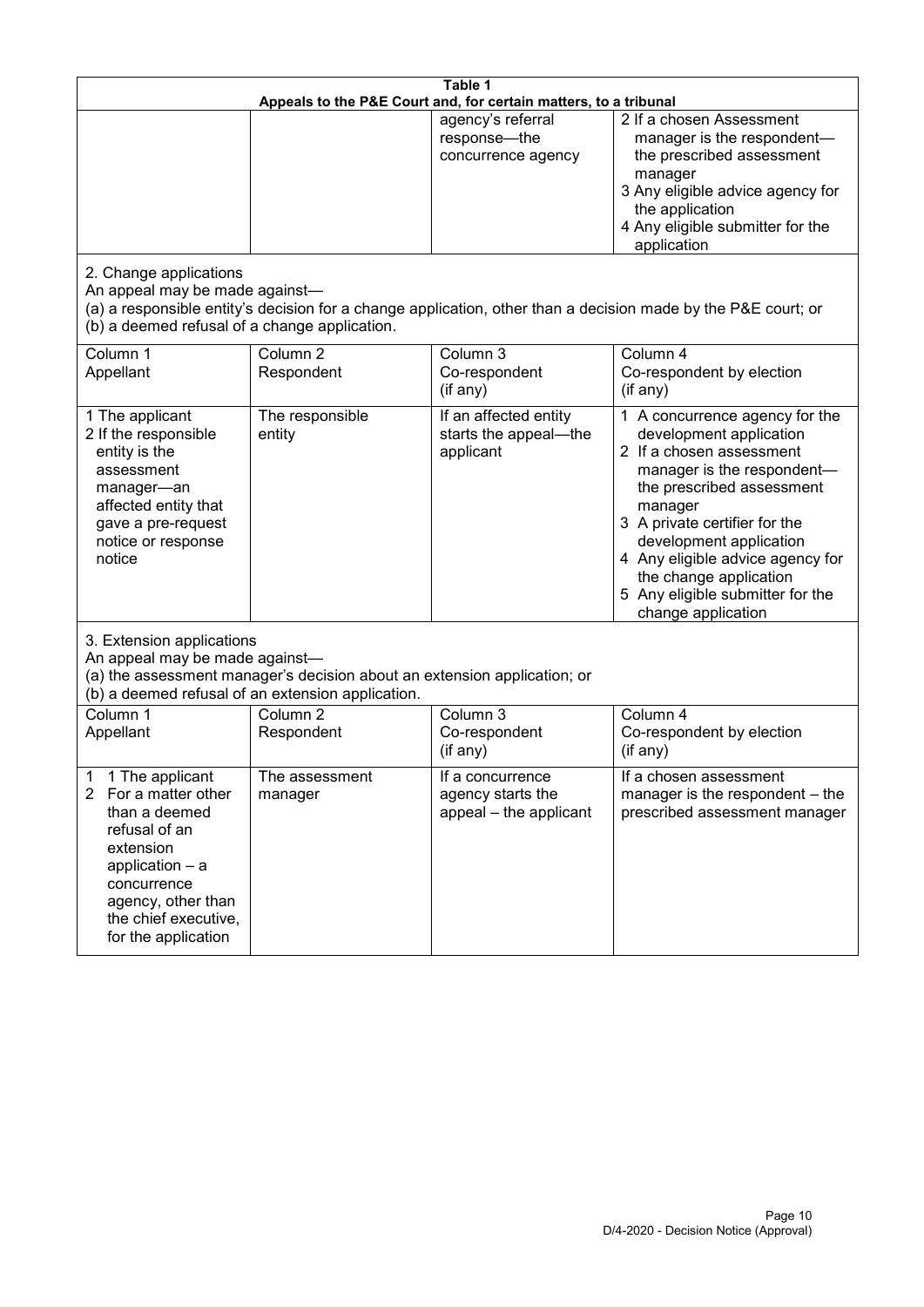#### **Table 1 Appeals to the P&E Court and, for certain matters, to a tribunal**

4. Infrastructure charges notices

- An appeal may be made against an infrastructure charges notice on 1 or more of the following grounds
- a) The notice involved an error relating to
	- (i) The application of the relevant adopted charge; or
- Examples of errors in applying an adopted charge
	- The incorrect application of gross floor area for a non-residential development
	- Applying an incorrect 'use category', under a regulation, to the development
	- (i) The working out of extra demands, for section 120; or
	- (ii) An offset or refund; or
- b) The was no decision about an offset or refund; or
- c) If the infrastructure charges notice states a refund will be given the timing for giving the refund; or
- d) The amount of the charge is so unreasonable that no reasonable relevant local government could have

## imposed the amount.

| Column 1<br>Appellant                                    | Column 2<br>Respondent                                                    | Column 3<br>Co-respondent<br>(if any) | Column 4<br>Co-respondent by election<br>$($ if any $)$ |
|----------------------------------------------------------|---------------------------------------------------------------------------|---------------------------------------|---------------------------------------------------------|
| The person given the<br>Infrastructure charges<br>notice | The local government<br>that gave the<br>infrastructure charges<br>notice |                                       |                                                         |

5. Conversion applications

An appeal may be made against—

(a) the refusal of a conversion application; or

(b) a deemed refusal of a conversion application.

| Column 1<br>Appellant | Column 2<br>Respondent                                                  | Column 3<br>Co-respondent<br>$($ if any $)$ | Column 4<br>Co-respondent by election<br>$($ if any $)$ |
|-----------------------|-------------------------------------------------------------------------|---------------------------------------------|---------------------------------------------------------|
| The applicant         | The local government<br>to which the conversion<br>application was made |                                             |                                                         |

6. Enforcement notices

An appeal may be made against the decision to give an enforcement notice.

| Column 1                                   | Column 2                     | Column 3      | Column 4                                                                                                                                                                   |
|--------------------------------------------|------------------------------|---------------|----------------------------------------------------------------------------------------------------------------------------------------------------------------------------|
| Appellant                                  | Respondent                   | Co-respondent | Co-respondent by election                                                                                                                                                  |
|                                            |                              | (if any)      | (if any)                                                                                                                                                                   |
| The person given the<br>enforcement notice | The enforcement<br>authority |               | If the enforcement authority is<br>not the local government for<br>the premises in relation to which<br>the offence is alleged to have<br>happened-the local<br>government |

#### **Table 2 Appeals to the P&E Court only**

1. Appeals from tribunal

An appeal may be made against a decision of a tribunal, other than a decision under

section 252, on the ground of—

(a) an error or mistake in law on the part of the tribunal; or

(b) jurisdictional error.

| Column 1<br>Appellant                             | Column 2<br>Respondent                                    | Column 3<br>Co-respondent<br>$($ if any $)$ | Column 4<br>Co-respondent by election<br>$($ if any $)$ |
|---------------------------------------------------|-----------------------------------------------------------|---------------------------------------------|---------------------------------------------------------|
| A party to the<br>proceedings for the<br>decision | The other party to the<br>proceedings for the<br>decision | ٠                                           |                                                         |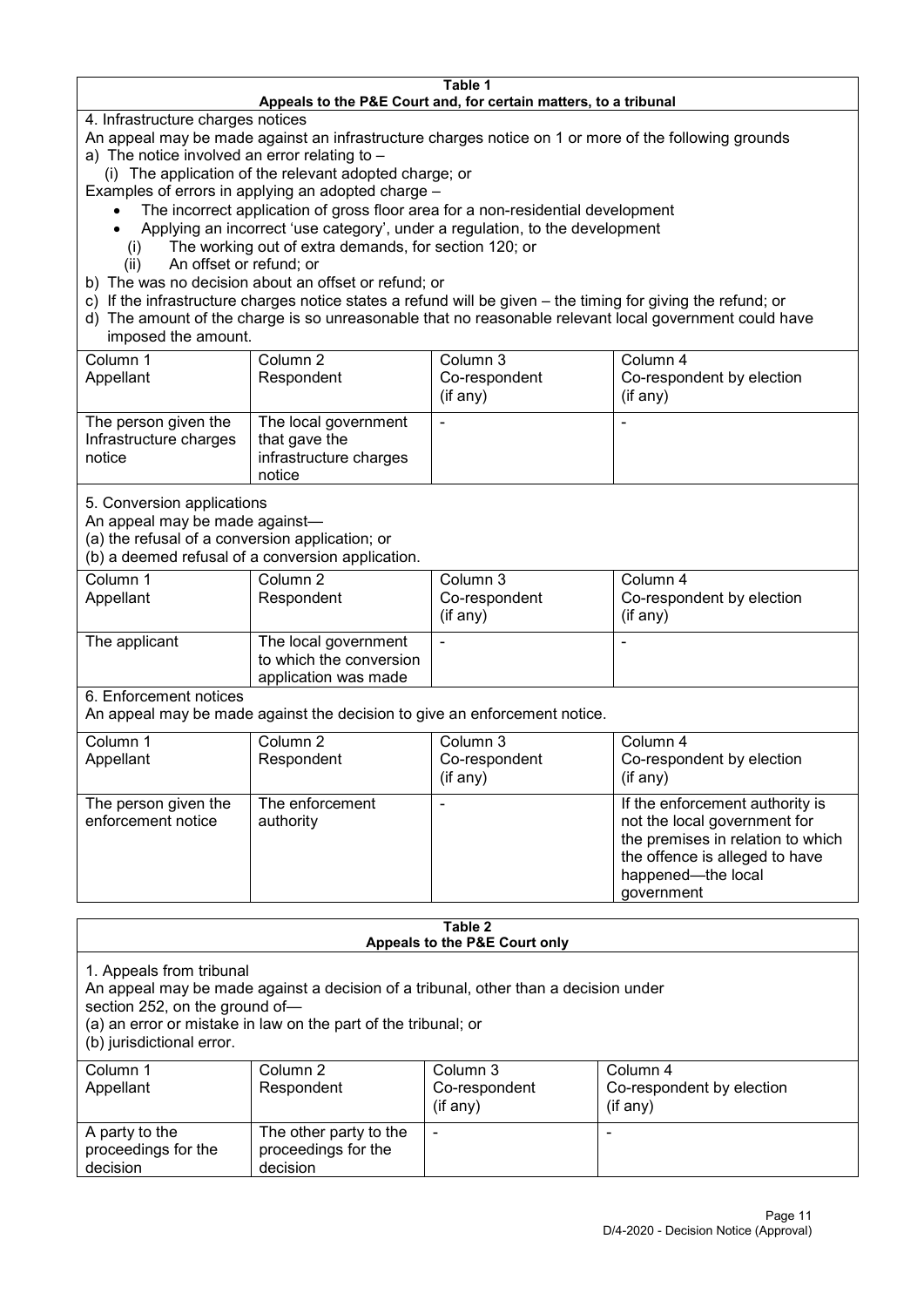#### **Table 2 Appeals to the P&E Court only**

2. Eligible submitter appeals

An appeal may be made against the decision to give a development approval, or an approval for a change application, to the extent that the decision relates to—

(a) any part of the development application for the development approval that required impact assessment; or (b) a variation request.

| Column 1                                                                                                                                                                                     | Column 2                                                                                                                   | Column 3                                                                                                                  | Column 4                                             |  |
|----------------------------------------------------------------------------------------------------------------------------------------------------------------------------------------------|----------------------------------------------------------------------------------------------------------------------------|---------------------------------------------------------------------------------------------------------------------------|------------------------------------------------------|--|
| Appellant                                                                                                                                                                                    | Respondent                                                                                                                 | Co-respondent                                                                                                             | Co-respondent by election                            |  |
|                                                                                                                                                                                              |                                                                                                                            | (if any)                                                                                                                  | $($ if any $)$                                       |  |
| 1 For a development<br>application-an<br>eligible submitter for<br>the development<br>application<br>2 For a change<br>application-an<br>eligible submitter for<br>the change<br>application | 1 For a development<br>application-the<br>assessment<br>manager<br>2 For a change<br>application-the<br>responsible entity | 1 The applicant<br>2 If the appeal is<br>about a concurrence<br>agency's referral<br>response---the<br>concurrence agency | Another eligible<br>submitter for the<br>application |  |
|                                                                                                                                                                                              |                                                                                                                            |                                                                                                                           |                                                      |  |

3. Eligible submitter and eligible advice agency appeals

An appeal may be made against a provision of a development approval, or failure to

include a provision in the development approval, to the extent the matter relates to—

(a) any part of the development application or the change application, for the development approval, that required impact assessment; or

(b) a variation request.

| Column 1<br>Appellant                                                                                                                                                                                                                                                                         | Column <sub>2</sub><br>Respondent                                                                                          | Column 3<br>Co-respondent<br>(if any)                                                                                   | Column 4<br>Co-respondent by election<br>(if any) |
|-----------------------------------------------------------------------------------------------------------------------------------------------------------------------------------------------------------------------------------------------------------------------------------------------|----------------------------------------------------------------------------------------------------------------------------|-------------------------------------------------------------------------------------------------------------------------|---------------------------------------------------|
| 1 For a development<br>application-an<br>eligible submitter for<br>the development<br>application<br>2 For a change<br>application-an<br>eligible submitter for<br>the change<br>application<br>3 An eligible advice<br>agency for the<br>development<br>application or<br>change application | 1 For a development<br>application-the<br>assessment<br>manager<br>2 For a change<br>application-the<br>responsible entity | 1 The applicant<br>2 If the appeal is<br>about a concurrence<br>agency's referral<br>response-the<br>concurrence agency | Another eligible submitter for the<br>application |
| 4. Compensation claims<br>An appeal may be made against-<br>(a) a decision under section 32 about a compensation claim; or<br>(b) a decision under section 265 about a claim for compensation; or<br>(c) a deemed refusal of a claim under paragraph (a) or (b).                              |                                                                                                                            |                                                                                                                         |                                                   |
| Column 1<br>Appellant                                                                                                                                                                                                                                                                         | Column <sub>2</sub><br>Respondent                                                                                          | Column 3<br>Co-respondent<br>(if any)                                                                                   | Column 4<br>Co-respondent by election<br>(if any) |
| A person dissatisfied<br>with the decision                                                                                                                                                                                                                                                    | The local<br>government to which<br>the claim was made                                                                     |                                                                                                                         | $\blacksquare$                                    |
| 5. Registered premises                                                                                                                                                                                                                                                                        |                                                                                                                            |                                                                                                                         |                                                   |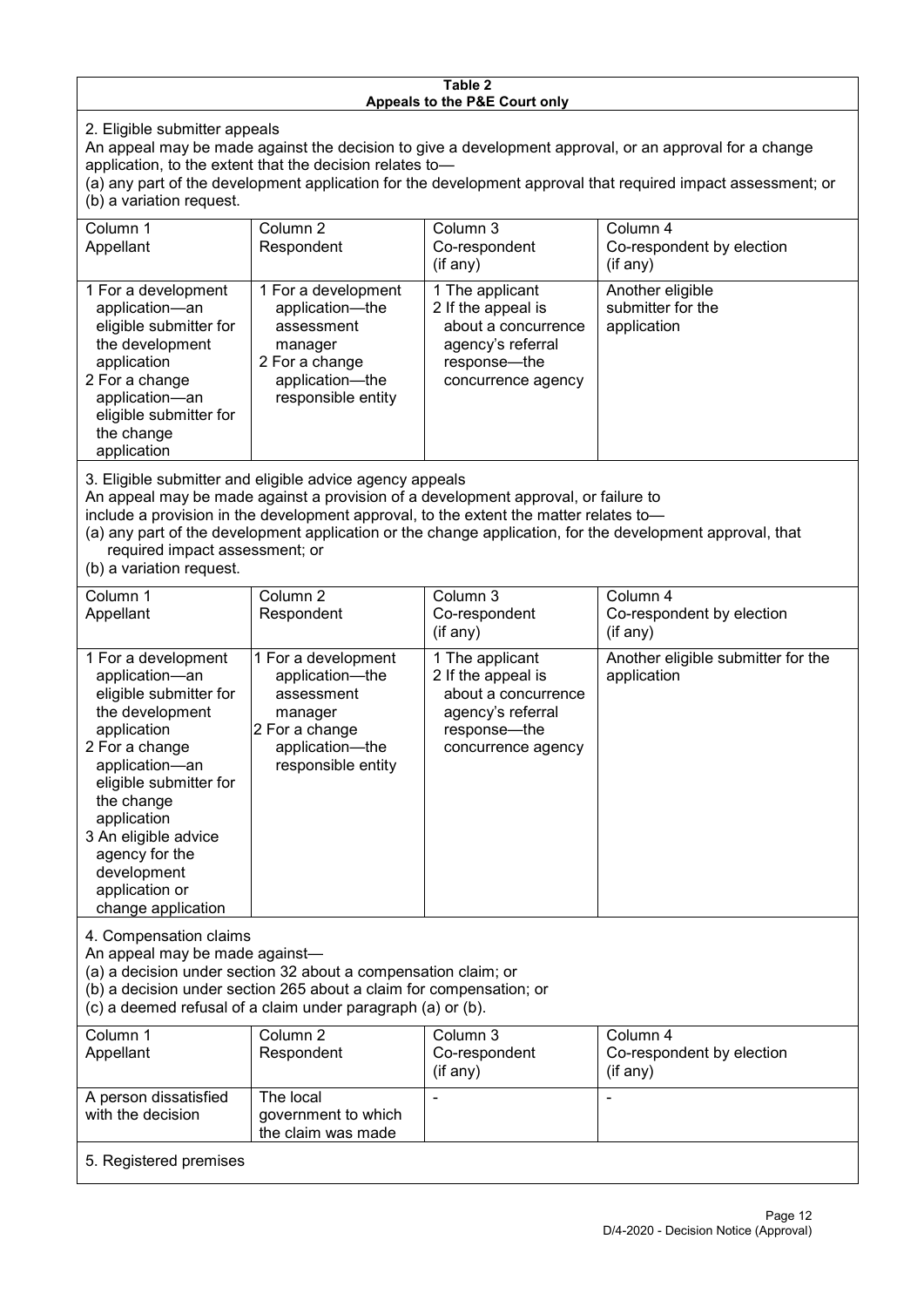| Table 2                                                                                                                                                                                                                                                                                              |                                   |                                                                                                                                                                                                |                                                                                                                                                                             |  |
|------------------------------------------------------------------------------------------------------------------------------------------------------------------------------------------------------------------------------------------------------------------------------------------------------|-----------------------------------|------------------------------------------------------------------------------------------------------------------------------------------------------------------------------------------------|-----------------------------------------------------------------------------------------------------------------------------------------------------------------------------|--|
| Appeals to the P&E Court only<br>An appeal may be made against a decision of the Minister under chapter 7, part 4.                                                                                                                                                                                   |                                   |                                                                                                                                                                                                |                                                                                                                                                                             |  |
| Column 1<br>Appellant                                                                                                                                                                                                                                                                                | Column 2<br>Respondent            | Column 3<br>Co-respondent<br>(if any)                                                                                                                                                          | Column 4<br>Co-respondent by election<br>(if any)                                                                                                                           |  |
| 1 A person given a<br>decision notice about<br>the decision<br>2 If the decision is to<br>register premises or<br>renew the<br>registration of<br>premises-an owner<br>or occupier of<br>premises in the<br>affected area for the<br>registered premises<br>who is dissatisfied<br>with the decision | The Minister                      |                                                                                                                                                                                                | If an owner or occupier starts the<br>appeal - the owner of the<br>registered premises                                                                                      |  |
| 6. Local laws<br>under a local law about-<br>development; or<br>(b) the erection of a building or other structure.                                                                                                                                                                                   |                                   | An appeal may be made against a decision of a local government, or conditions applied,<br>(a) the use of premises, other than a use that is the natural and ordinary consequence of prohibited |                                                                                                                                                                             |  |
| Column 1<br>Appellant                                                                                                                                                                                                                                                                                | Column <sub>2</sub><br>Respondent | Column 3<br>Co-respondent<br>(if any)                                                                                                                                                          | Column 4<br>Co-respondent by election<br>(if any)                                                                                                                           |  |
| A person who-<br>(a) applied for the<br>decision; and<br>(b) is dissatisfied with<br>the decision or<br>conditions.                                                                                                                                                                                  | The local government              |                                                                                                                                                                                                | ٠                                                                                                                                                                           |  |
|                                                                                                                                                                                                                                                                                                      |                                   | Table 3<br>Appeals to the tribunal only                                                                                                                                                        |                                                                                                                                                                             |  |
| 1. Building advisory agency appeals<br>An appeal may be made against giving a development approval for building work to the extent the building<br>work required code assessment against the building assessment provisions.                                                                         |                                   |                                                                                                                                                                                                |                                                                                                                                                                             |  |
| Column 1<br>Appellant                                                                                                                                                                                                                                                                                | Column <sub>2</sub><br>Respondent | Column 3<br>Co-respondent<br>(if any)                                                                                                                                                          | Column 4<br>Co-respondent by election<br>(if any)                                                                                                                           |  |
| A building advisory<br>agency for the<br>development application<br>related to the approval                                                                                                                                                                                                          | The assessment<br>manager         | The applicant                                                                                                                                                                                  | 1 A concurrence agency for the<br>development application<br>related to the approval<br>2 A private certifier for the<br>development application<br>related to the approval |  |
| 3. Certain decisions under the Building Act and the Plumbing and Drainage Act<br>An appeal may be made against a decision under-<br>(a) the Building Act, other than a decision made by the Queensland Building and Construction Commission; or<br>(b) the Plumbing and Drainage Act, part 4 or 5.   |                                   |                                                                                                                                                                                                |                                                                                                                                                                             |  |
| Column 1<br>Appellant                                                                                                                                                                                                                                                                                | Column <sub>2</sub><br>Respondent | Column 3<br>Co-respondent<br>(if any)                                                                                                                                                          | Column 4<br>Co-respondent by election<br>(if any)                                                                                                                           |  |